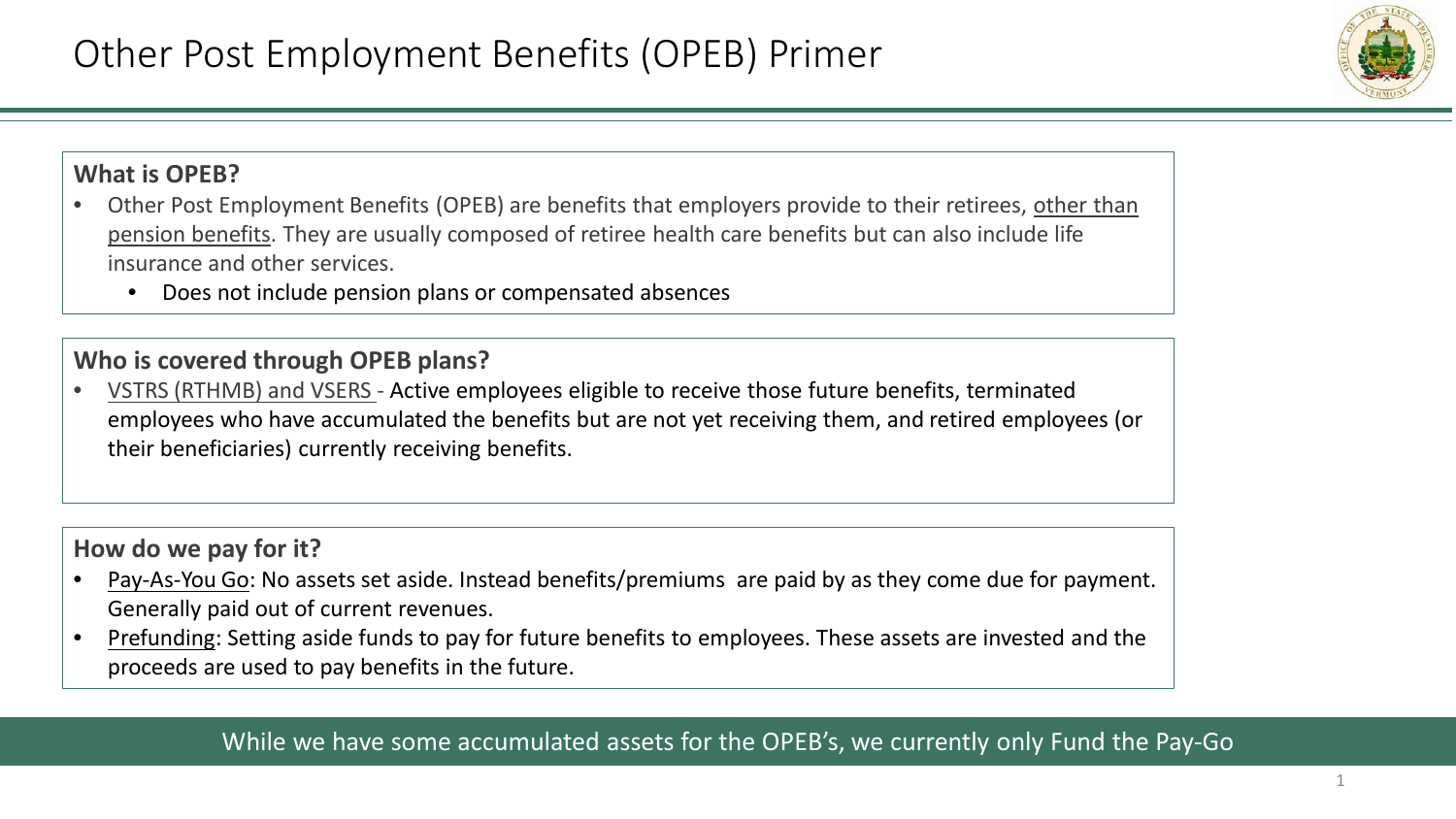

- **Invest** Assets in the trust can be invested and diversified for a potentially greater rate of return
- **Reduce Liabilities**  Actuaries can use a higher discount rate for prefunded assets when calculating the OPEB liability
- **Improve Credit -** Actively addressing future obligations can be a positive factor with Rating Agencies and credit ratings
- **Reduce Risk**  Prefunding can help hedge against health care inflation, longer life expectancies for retirees and the "baby boom" retirement surge
- **Plan for the Future**  Prefunding now means that future taxpayers/employees will not bear a disproportionate burden of the costs
- **Preserve Funding -** Funds put into an OPEB Trust are dedicated for future OPEB costs and protected from diversion for other uses
- **Strong Fiscal Management**  Prefunding is a fiscally prudent measure that is considered a "best practice" by Government Finance Officers Association